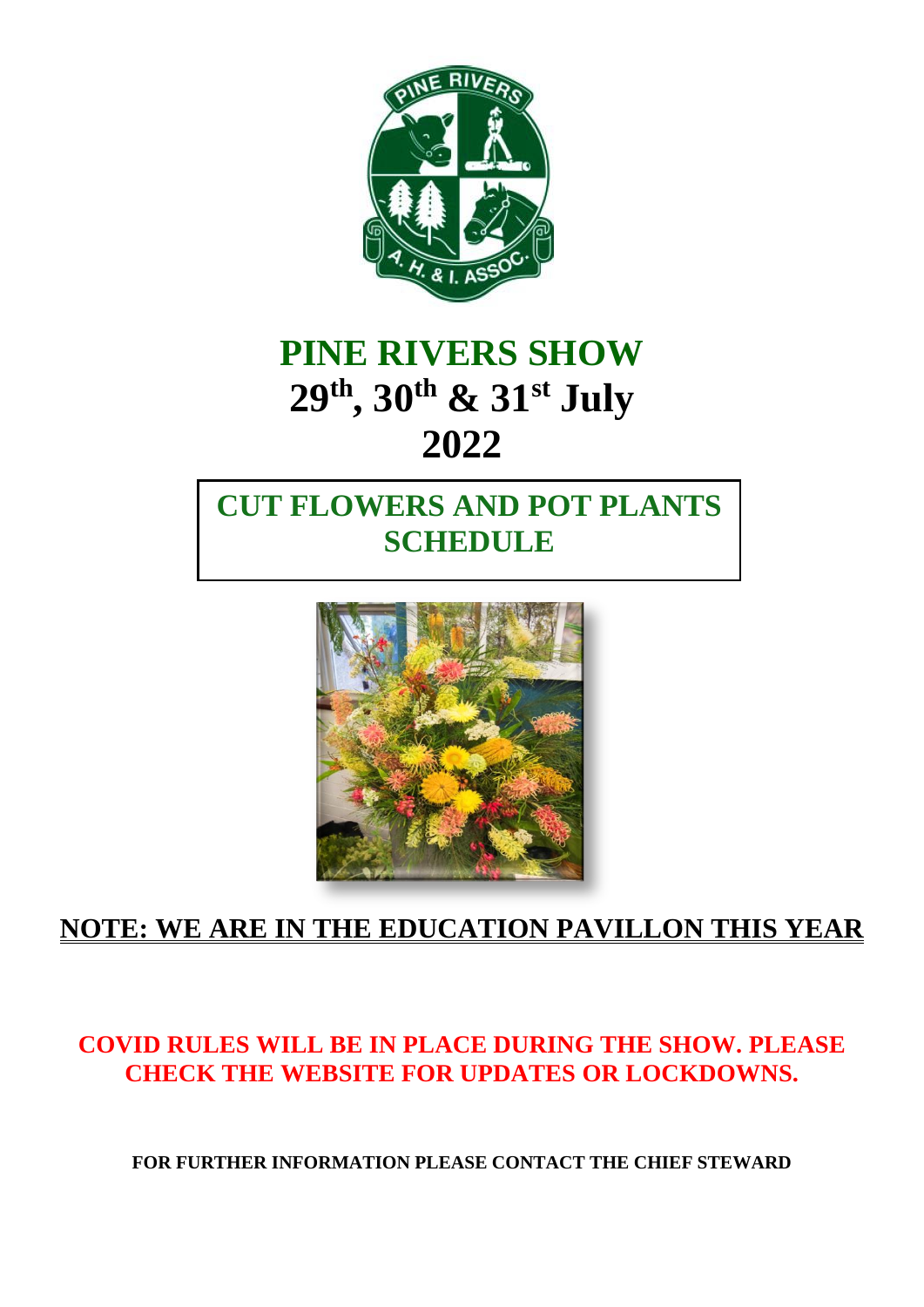### **PINE RIVERS A.H. & I. ASSOCIATION**

#### **CUT FLOWERS AND POT PLANTS**

#### **CHIEF STEWARD:**

| <b>CUT FLOWERS</b><br><b>POTTED PLANTS</b> | ÷ | <b>Bob Bannon</b><br><b>Bob Bannon</b>             |                                                       |                                                          |
|--------------------------------------------|---|----------------------------------------------------|-------------------------------------------------------|----------------------------------------------------------|
| <b>ENTRY FEE:</b>                          |   | <b>Cut Flowers</b><br>Pot Plants<br><b>Juniors</b> |                                                       | \$2.00 per entry<br>\$2.00 per entry<br>\$1.00 per Entry |
| <b>PRIZE MONEY:</b>                        |   | <b>Cut Flowers</b>                                 | 1 <sup>st</sup><br>2 <sup>nd</sup><br>3 <sup>rd</sup> | \$6.00<br>\$4.00<br>\$2.00                               |
|                                            |   | Pot Plants                                         | $1^{\rm st}$<br>2 <sup>nd</sup><br>3 <sup>rd</sup>    | \$6.00<br>\$4.00<br>\$2.00                               |
|                                            |   | Junior                                             | $1^{\rm st}$<br>2 <sup>nd</sup><br>3 <sup>rd</sup>    | \$5.00<br>\$3.00<br>\$1.00                               |
| <b>CHAMPION CUT FLOWER</b>                 |   | Sash                                               |                                                       | \$25.00 Voucher from the Plant Shack                     |
| <b>CHAMPION POT PLANT</b>                  |   | Sash                                               |                                                       | \$25.00 Voucher from the Plant Shack                     |

**N.B.** To save time, please have entry forms completed prior to arrival. **PLEASE NOTE: NEW CLASS ENTRY NUMBERS**

Any prize stated above may be substituted with a trophy or voucher to that value

Exhibits accepted between **2.00pm – 6.00pm, Thursday 28 th July 2022** to be staged ready for judging at 7.00pm

#### **NO CARS WILL BE ALLOWED ON THE GROUNDS UNTIL AFTER 5.00PM SUNDAY 31 ST JULY.**

Exhibits and prizes to be collected no earlier than  $4.00$ pm and no later than 6.00pm on SUNDAY 31<sup>ST</sup> JULY 2022

ANY EXHIBIT NOT COLLECTED, WILL BE HELD, AND IF NOT CLAIMED WITHIN 14 DAYS WILL BECOME THE PROPERTY OF THE PINE RIVERS A.H.& I. ASSOCIATION TO DISPOSE OF AS THEY SEE FIT.

#### **Thank you**

**to our Entrants last year for their prompt pickup owing to the lockdown on Saturday.**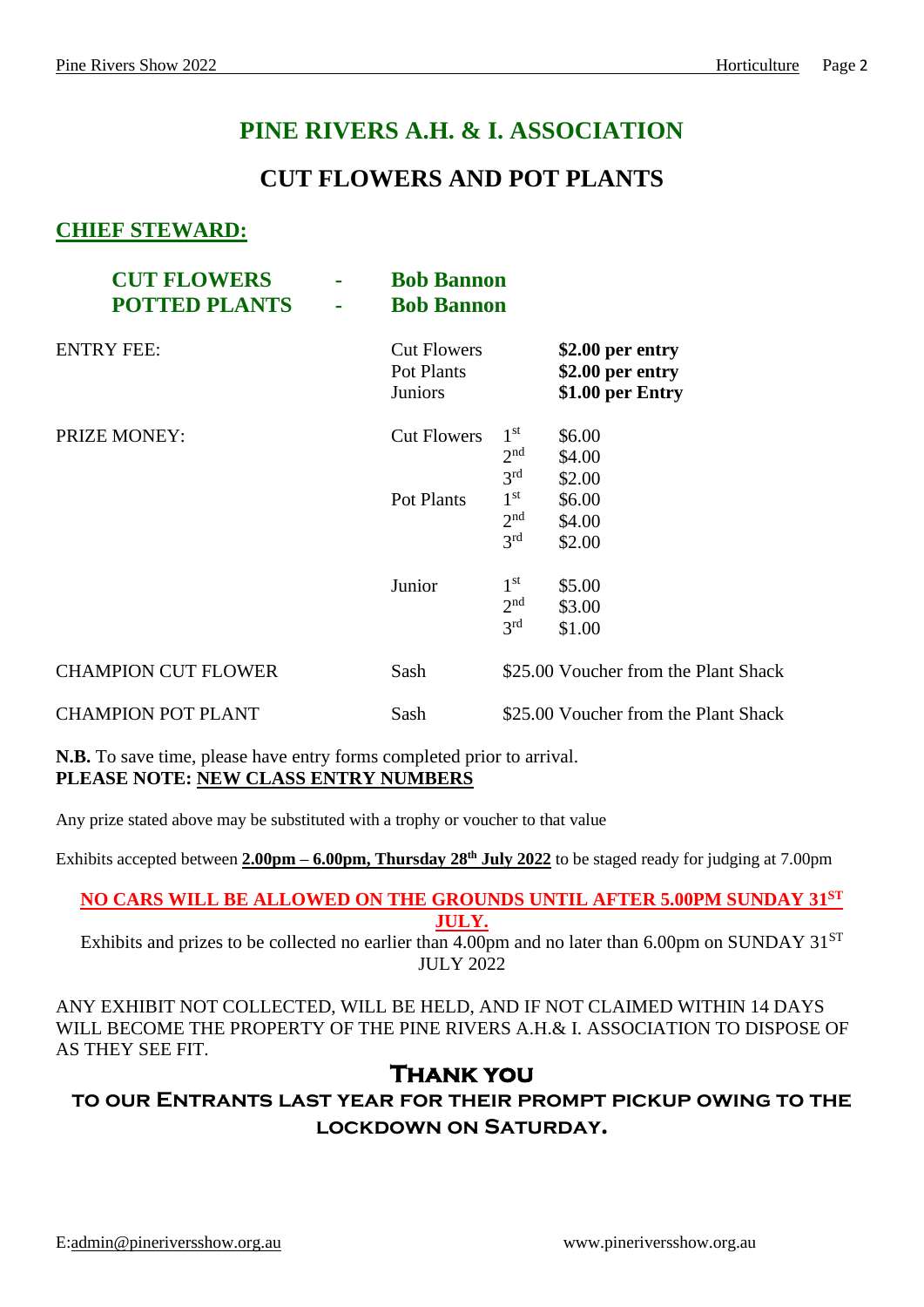#### **CUT FLOWERS and POT PLANTS**

#### **CUT FLOWERS**

#### **Class Description**

- 200. 3 Roses, Distinct Colours
- 201. 1 Rose, Red Shade
- 202. 1 Rose, Yellow Shade
- 203. 1 Rose, Pink Shade
- 204. 1 Rose, White Shade
- 205. 1 Rose, any other colour
- 206. 3 Roses, in distinct stages of opening, any colour, one variety
- 207. 1 Bicolour or fancy rose
- 208. 1 Cut of miniature roses
- 209. 1 Vase of roses
	- (vase to be supplied by exhibitor)
- 210. 1 Carnation any colour
- 211. 1 single Gerbera any colour
- 212. I Double Gerbera, any colour
- 213. 1 Double Gerbera, any colour Bauer variety
- 214. 1 Gerbera any other variety
- 215. 1 Gladioli any colour
- 216. 1 Snapdragon any colour
- 217. 1 Cut of Candytuft
- 218. 1 Arum Lily
- 219. 1 Cut of Geranium
- 220. 3 Pansies any shade
- 221. 3 Calendulas any shade
- 222. 3 Flowers distinct kinds
- 223. 1 Cut of Orchid
- 224. Collection Crucifix Orchids Not less than 4 distinct colours
- 225. 1 Cut of Crucifix Orchid
- 226. 1 Cut of Australian native flower
- 227. 3 Cuts of Grevillea any species multiple bloom
- 228. 1 Cut of Grevillea single bloom
- 229. 1 Cut of Flowering Shrub, Tree, or vine not native
- 230. 1 Cut of Foliage
- 231. 1 Cut of Camelia formal
- 232. 1 Cut of Camelia Informal
- 233. 1 Camelia any other type
- 234. 1 Cut Hibiscus any colour Variety
- 235. 3 Cuts of Hibiscus Different Colours
- 236. 1 Container cut flowers mixed
- 237. 3 Iceland Poppies
- 238. 1 Bulbous or Tuberous flower
- 239. 3 Anemones
- 240. 3 Marigolds
- 241. 1 Cut any flower not in schedule
- 242. 1 Cut of Pentas
- 243. 1 Cut of Croton
- 244. 3 Sweet Peas one shade
- 245. 3 Sweet Peas three distinct shades
- 246. 3 Sweet Peas Variegated. Any shade

#### **POT PLANTS**

- 300. 1 Adiantum over 125mm (5") pot
- 301. Collection of three ferns
- 302. 1 Fern (any variety) (*New Class*)
- 303. 1 Begonia
- 304. 1 Aglaonema
- 305. 1 Anthurium (*New Class*)
- 306. 1 Cattleya in flower
- 307. 1 Orchid in flower any other variety
- 308. 1 Cordyline
- 309. 1 Palm 125mm (5") pot or over
- 310. 1 Croton
- 311. 1 Succulent
- 312. 1 Cactus
- 313. 1 Plant in flower, berry or fruit not provided for in schedule
- 314. 1 Foliage plant in 125mm pot or over not provided for in schedule
- 315. 1 Foliage plant in 125mm pot suitable for table decoration maximum height 350mm
- 316. 1 Climber or creeper on trainer
- 317. 1 Pot of Australian native plant
- 318. Collection of three plants distinct varieties
- 319. 1 African Violet
- 320. 1 Philodendron support allowed
- 321. 1 Bromeliad in flower
- 322. 1 Bromeliad
- 323. Plant in flower in novelty container
- 324. Cactus and/or succulent garden
- 325. 1 Hanging Basket Width 30cm or less (Max height 50cm Hook to base) Maximum weight 5 kg

#### **JUNIOR CLASS**

- 400. Fairy Garden (9 years old and under)
- 401. Dinosaur Garden (9 years old and under)
- 402. Floral Art (13 years old and under). An arrangement of flowers in a small bucket or watering can.

(140mm Diameter or less).